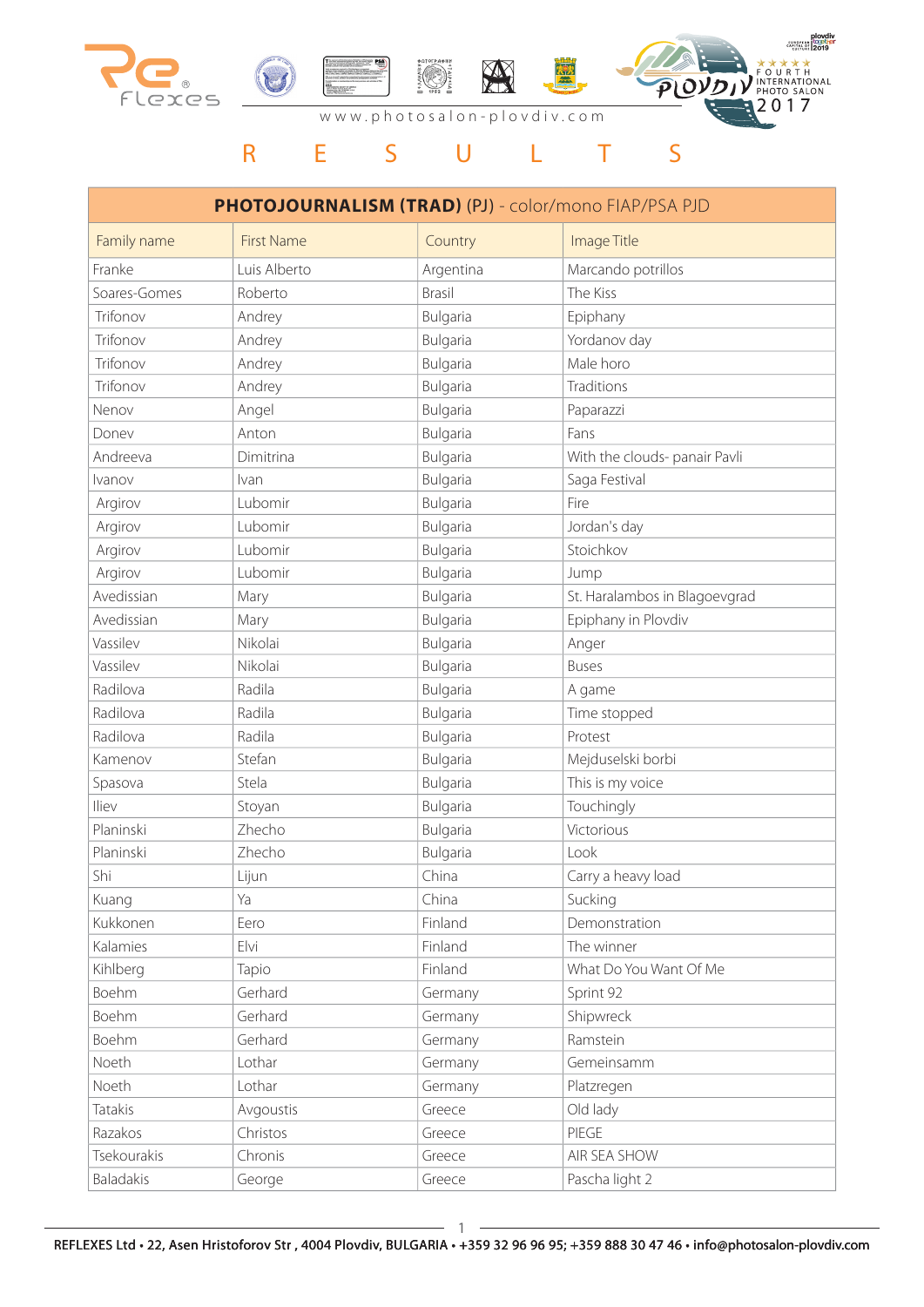

## R E S U L T S

| Mytilinos     | Georgios   | Greece    | <b>ANYPSOSI</b>            |
|---------------|------------|-----------|----------------------------|
| Mytilinos     | Georgios   | Greece    | DEFTE LABETE FOS           |
| Tsigkas       | Giorgos    | Greece    | Rescue                     |
| Tsigkas       | Giorgos    | Greece    | The home of a homeless man |
| Tsigkas       | Giorgos    | Greece    | Landing in long jump       |
| Tsigkas       | Giorgos    | Greece    | Half sunk ship             |
| Achilleas     | Iliadis    | Greece    | <b>ENAERIA PYROSVESI</b>   |
| Beletseli     | Makrina    | Greece    | <b>WORK</b>                |
| Beletseli     | Makrina    | Greece    | MASSIVE THERAPY            |
| Girvalaki     | Nektaria   | Greece    | Unknown soldier monument   |
| Girvalaki     | Nektaria   | Greece    | Three worlds               |
| Girvalaki     | Nektaria   | Greece    | On duty                    |
| Girvalaki     | Nektaria   | Greece    | Marching                   |
| Fanos         | Nestor     | Greece    | Athens downtown            |
| Fanos         | Nestor     | Greece    | Coffee time                |
| Fanos         | Nestor     | Greece    | Snging with friends        |
| Kikakis       | Nikos      | Greece    | O AGONAS                   |
| Kikakis       | Nikos      | Greece    | TO ADIKO                   |
| Kikakis       | Nikos      | Greece    | POLEMONTAS                 |
| Kikakis       | Nikos      | Greece    | <b>FOTIA K ENTASI</b>      |
| Sapounakis    | Pantelis   | Greece    | Argyromouri                |
| Ivanova       | Teodora    | Greece    | A waiting for the parade   |
| Ivanova       | Teodora    | Greece    | On Guard                   |
| Ivanova       | Teodora    | Greece    | We dont want taxes         |
| Emmanouilidis | Theodoros  | Greece    | <b>VAPTISI</b>             |
| Kazepidis     | Vasilis    | Greece    | Pilgrimage of epitaph No11 |
| Marketaki     | Xrysa      | Greece    | Epitaph                    |
| Lee           | Hon-Kwong  | Hong Kong | Discovery look             |
| Au-Yeung      | Kwong Ying | Hong Kong | Water Festival 02          |
| Au-Yeung      | Kwong Ying | Hong Kong | Boxing 02                  |
| Au-Yeung      | Kwong Ying | Hong Kong | Boxing 05                  |
| Ip            | Ngai Leung | Hong Kong | Intercepted                |
| Kerekes       | Istvan     | Hungary   | Migrant life               |
| Kerekes       | Istvan     | Hungary   | Teardrop                   |
| Kerekes       | Istvan     | Hungary   | Made in Harghita           |
| Varga         | Szilard    | Hungary   | Koppany MC in Nagykanizsa  |
| Sinha         | Ayan       | India     | Tarpan                     |
| Sinha         | Ayan       | India     | Chot Festival              |
| Banerjee      | Sounak     | India     | Duelling Swords            |
| Bagherian     | Abbas      | Iran      | Eventday                   |
| Bagherian     | Abbas      | Iran      | Humen and soil             |
| Dehghan       | Amin       | Iran      | Nimvar                     |
| Mahmoodi      | Hossein    | Iran      | Noushabad6                 |